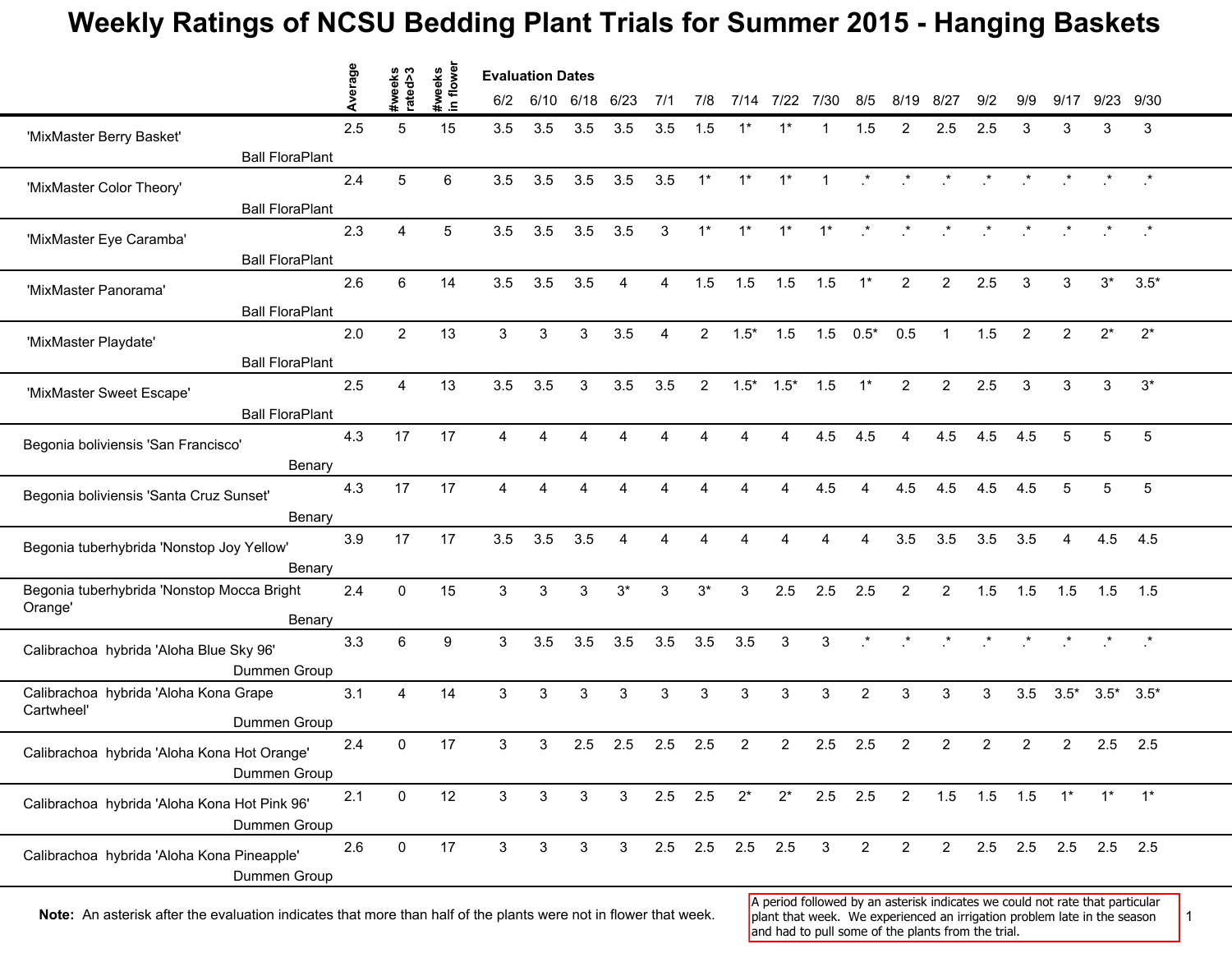## **Weekly Ratings of NCSU Bedding Plant Trials for Summer 2015 - Hanging Baskets**

|                                                                     | Average | #weeks<br>rated>3 | flower<br>#weeks | <b>Evaluation Dates</b> |                 |           |       |                |                |                |                |              |                |                |                          |              |                 |                                         |                                                                             |                |  |
|---------------------------------------------------------------------|---------|-------------------|------------------|-------------------------|-----------------|-----------|-------|----------------|----------------|----------------|----------------|--------------|----------------|----------------|--------------------------|--------------|-----------------|-----------------------------------------|-----------------------------------------------------------------------------|----------------|--|
|                                                                     |         |                   | $\mathbf{a}$     | 6/2                     | 6/10 6/18 6/23  |           |       | 7/1            | 7/8            | 7/14           | 7/22           | 7/30         | 8/5            | 8/19           | -8/27                    | 9/2          | 9/9             | 9/17                                    |                                                                             | 9/23 9/30      |  |
| Calibrachoa hybrida 'Can-Can Neon Pink'<br><b>Ball FloraPlant</b>   | 3.1     | 5                 | 9                | 3.5                     | 3.5             | 3.5       | 3.5   | 4              | 3              | 2.5            | 2              | 2            |                |                |                          |              |                 |                                         |                                                                             |                |  |
| Calibrachoa hybrida 'Can-Can Pink Splash'<br><b>Ball FloraPlant</b> | 2.0     | $\mathbf{0}$      | 14               | $\mathbf{3}$            | 3               | 3         | 3     | 2.5            | 2.5            | 2              | 2.5            | 3            | 1.5            | 1.5            | $\mathbf{1}$             | $\mathbf{1}$ | $\overline{1}$  | $1^*$                                   | $1^*$                                                                       | $1^*$          |  |
| Calibrachoa hybrida 'Can-Can Red Splash'<br><b>Ball FloraPlant</b>  | 3.2     | 6                 | 9                | 3.5                     | 3.5             | 3.5       | 3.5   | 3.5            | 3.5            | 3              | 2.5            | 2.5          | $\cdot$        |                | $\star$ $\qquad$ $\star$ |              | $\star$ $\star$ |                                         | $\begin{array}{cccccccccc} \star & & \star & & \star & & \star \end{array}$ |                |  |
| Calibrachoa hybrida 'Crave Sunset'<br><b>Ball Ingenuity</b>         | 2.3     | $\mathbf{0}$      | 16               | 3                       | 3               | $3^*$     | 3     | 3              | 3              | 2.5            | 2.5            | 2.5          | 1.5            | $\overline{1}$ | 1.5                      | 2            | $\overline{2}$  | $\overline{2}$                          | $\overline{2}$                                                              | $\overline{2}$ |  |
| Calibrachoa hybrida 'Hula Cherry'<br>Dummen Group                   | 3.0     | $\overline{4}$    | 15               | 3                       | 3               | 3         | 3     | 3              | 3              | 3              | 3              | 3            | 2              | 2              | 2.5                      | 3            | 3.5             | 3.5                                     | $3.5^*$ $3.5^*$                                                             |                |  |
| Calibrachoa hybrida 'Hula Orange'<br>Dummen Group                   | 2.4     | $\mathbf 0$       | 17               | $\mathbf{3}$            | 3               | 3         | 3     | 2.5            | 2.5            | $\overline{2}$ | $\overline{2}$ | 2.5          | 2.5            | 2.5            | 1.5                      | 2            | $\overline{2}$  | 2.5                                     | 2.5                                                                         | 2.5            |  |
| Calibrachoa hybrida 'Hula Soft Pink'<br>Dummen Group                | 3.3     | 5                 | 9                | 3                       | 3               | 3         | 3.5   | 3.5            | 3.5            | 3.5            | 3.5            | $\mathbf{3}$ | $\cdot$ *      | $\mathbf{r}$   | $\mathcal{F}$            |              | $\star$ $\star$ |                                         | $\begin{array}{ccccccccc} \star & & \star & & \star & & \star \end{array}$  |                |  |
| Calibrachoa hybrida 'Kabloom Deep Blue'<br>PanAmerican Seed         | 2.8     | 6                 | 14               | 3.5                     | 3.5             | 3.5       | 3.5   | 3              | 2.5            | 2.5            | 2.5            | 2.5          | 1.5            | 1.5            | $\overline{2}$           | 2.5          | 3               | $3.5*$                                  | $3^*$                                                                       | $3.5*$         |  |
| Calibrachoa hybrida 'Kabloom Deep Pink'<br>PanAmerican Seed         | 2.8     | $\mathbf{3}$      | 11               | 3                       | 3               | 3         | 3.5   | 4              | 3.5            | 3              | 3              | 2.5          | $\mathbf{1}$   | $\mathbf{1}$   | $\cdot^*$                | $\cdot$      |                 |                                         |                                                                             |                |  |
| Calibrachoa hybrida 'Kabloom White'<br>PanAmerican Seed             | 2.5     | $\mathbf 0$       | 15               | $\mathbf{3}$            | 3               | 3         | 3     | 3              | 3              | 2.5            | 2.5            | 2.5          | 1.5            | 1.5            | $\overline{2}$           | 2.5          | 2.5             | 2.5                                     | $2.5^*$ 2.5*                                                                |                |  |
| Calibrachoa hybrida 'Kabloom Yellow'<br>PanAmerican Seed            | 2.5     | $\mathbf{0}$      | 14               | 3                       | 3               | 3         | 3     | 3              | 3              | 2.5            | 2.5            | 3            | $\overline{2}$ | $\overline{2}$ | $\overline{2}$           | 2.5          | 2.5             | $2^*$                                   | $2^*$                                                                       | $2^*$          |  |
| Calibrachoa hybrida 'Volcano Dark Sunset 80'<br>Dummen Group        | 2.7     | $\mathbf 0$       | 16               | $\mathbf{3}$            | 3               | 3         | 3     | 3              | 3              | 2.5            | 3              | 3            | 2.5            | 2.5            | 2.5                      | 2.5          | 2.5             | 2.5                                     | $\overline{2}$                                                              | $2.5*$         |  |
| Calibrachoa hybrida 'Volcano Neon 2016'<br>Dummen Group             | 2.5     | 0                 | 13               | 3                       | 3               | 2.5       | 3     | 2.5            | 2.5            | 2.5            | $2.5*$         | 2.5          | 2.5            | 2              | 2                        | 2            | $\overline{2}$  | $2.5*$                                  | $2.5^*$ 2.5*                                                                |                |  |
| Calibrachoa hybrida 'Volcano Vanilla 90'<br>Dummen Group            | 2.0     | $\mathbf 0$       | 15               | 3                       | 3 <sup>1</sup>  | $2.5$ 2.5 |       | $\overline{2}$ | $\overline{2}$ | $\overline{2}$ | $2^{\circ}$    |              |                |                |                          |              |                 | 2.5 1.5 1.5 1.5 1.5 1.5 1.5 1.5 1.5 1.5 |                                                                             |                |  |
| Convolvulus sabatius 'Early Blue'<br>Selecta                        | 2.5     | $\overline{2}$    | $\overline{2}$   |                         | $3.5^*$ $3.5^*$ | $3^*$     | $3^*$ |                | $3^*$ 2.5*     | $2^*$          | $2^*$          | $2^*$        | $\mathbf 0$    |                | $\star$ $\star$          |              | $\star$ $\star$ | $\star$ $\qquad$ $\star$                |                                                                             |                |  |

Note: An asterisk after the evaluation indicates that more than half of the plants were not in flower that week. <sup>2</sup> plant that week. We experienced an irrigation problem late in the season 2

A period followed by an asterisk indicates we could not rate that particular plant that week. We experienced an irrigation problem late in the season and had to pull some of the plants from the trial.